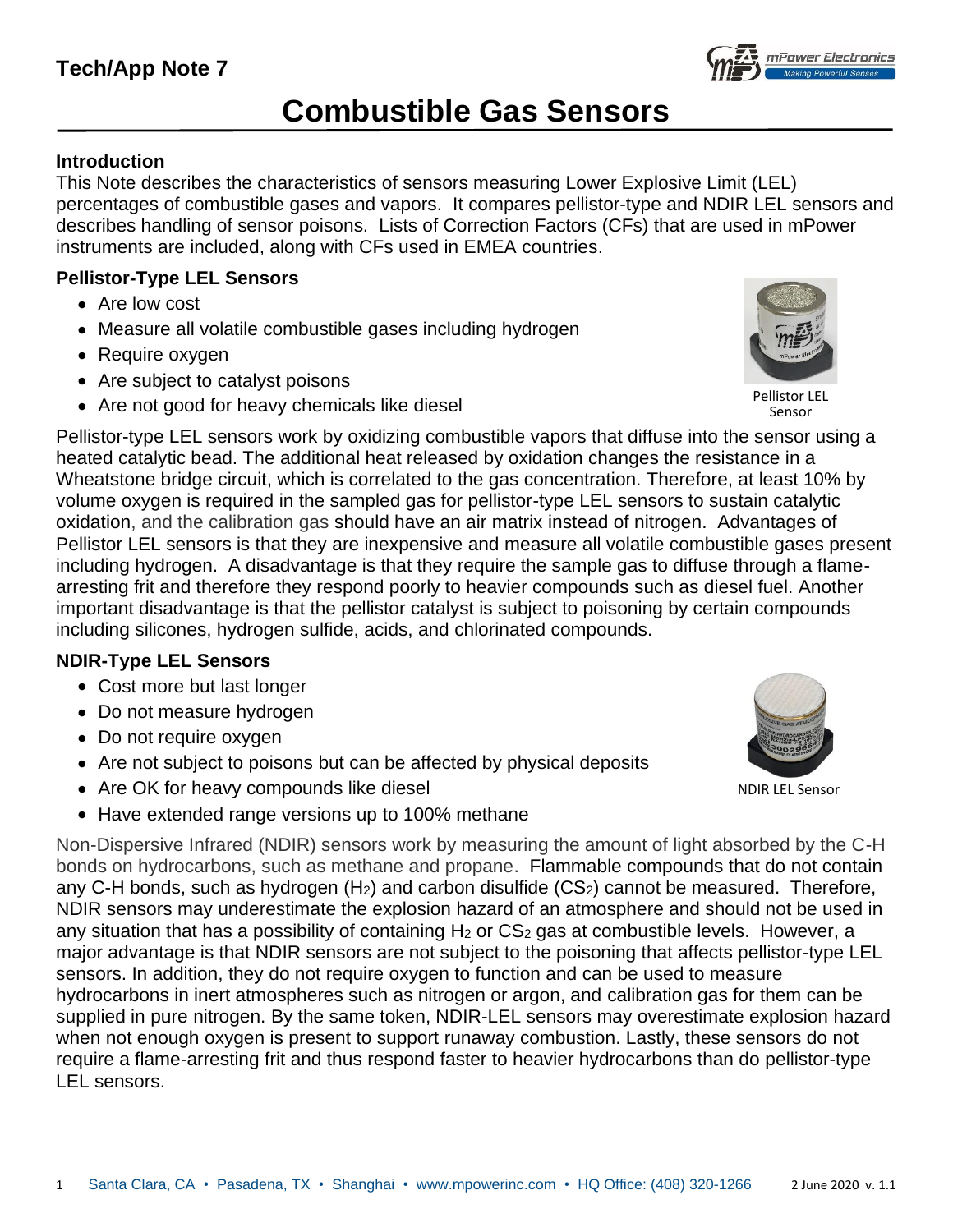#### **European vs US LEL Values**

In 2010, Europe and other EMEA countries (Europe, Middle East and Africa) who require ATEX certification switched to using IEC (IEC60079) and EU (EN61779) standards that define LEL concentrations differently than the ISO10156 procedure used in the US. The US procedure measures LEL values in a static chamber, whereas the IEC/EU procedure uses a stirred gas chamber that often results in slightly lower LEL values. The most important result is that the US still defines 100% LEL as 5.0 Vol% methane, while EMEA countries now use 4.4 Vol%. New CFs based on the IEC/EU LEL values are given in the table below.

#### **Applying Correction Factors**

The best accuracy is always obtained by using the same calibration gas as the gas to be measured. However, if methane is used to calibrate, the user can select any measurement gas from the list and multiply the reading by the CF to get the true LEL value:

True %LEL = %LEL Reading  $x$  CF

The table lists the LEL CF values that are programmed into POLI instrument firmware, based on US LEL values for pellistor sensors. If the user calls up one of these LEL measurement compounds, the factor will automatically be applied so the instrument reads correctly in units of the measured gas.

If the CF for EU/EMEA or NDIR sensor is needed, it must be programmed in as a custom factor using mPower Suite software (see Section 6 of the POLI Users Guide).

#### **Handling Sensor Poisons**

Poisons and Inhibitors*:* As noted above, pellistor sensors can lose response when exposed to sensor poinsons that either permanently deactivate the catalyst or temporarily reduce its response. Silicone compounds, such as those present in many lubricants and cleaners are the most common poisons and should be kept away from the sensor. Acids such as muriatic acid (HCl), sulfuric acid, nitric acid and acetic acid can corrode the sensor. Some VOCs such as chlorinated, nitrogen-containing and sulfur-containing compounds can form acids during combustion on the sensor and thus reduce response. Hydrogen sulfide and mercaptans also inhibitor sensor response, but sometimes just temporarily. Keep exposure to potential poisons as short and as low a concentration as possible. Response Recovery: In some cases, response can be recovered simply by turning on the pellistor sensor and letting it run in clean air for several hours or days. For faster recovery, place the unit into diagnostic mode (using mPower Suite) and expose the LEL sensor to 100 %Vol methane for a few seconds or 20 %Vol methane for 5-10 seconds. This procedure raises the sensor temperature enough to burn off the surface and recover sensitivity. Longer exposure times do not help much because oxygen is needed for the process, but repeating the process once or twice may help.

#### **Propane or Pentane Calibration**

Sensor poisons are especially important to avoid when measuring non-methane compounds and using correction factors. This is because poisons often de-activate response to methane more than to other VOCs like propane and pentane, which means that the correction factor changes. Fortunately, if calibrating with methane, the other compounds will over-respond and the error will be on the safe side. To prevent false alarms one can calibrate with pentane or propane (or whatever VOC is being measured). In this case the factors in the table below need to be adjusted by dividing by the CF of the calibration gas. For example, if propane ( $CF = 1.6$ ) is used to calibrate for measurements of gasoline (CF = 2.1), the new CF is calculated as  $2.1/1.6 = 1.3$ . The POLI instrument does all these calculations automatically so the user can simply select the calibration gas as propane and measurement gas as gasoline, and the concentrations will display correctly.

**WARNING!** Use propane or pentane calibration only in areas known NOT to contain methane. Otherwise, as sensor response degrades, methane could give false low readings resulting in an undetected explosion hazard.